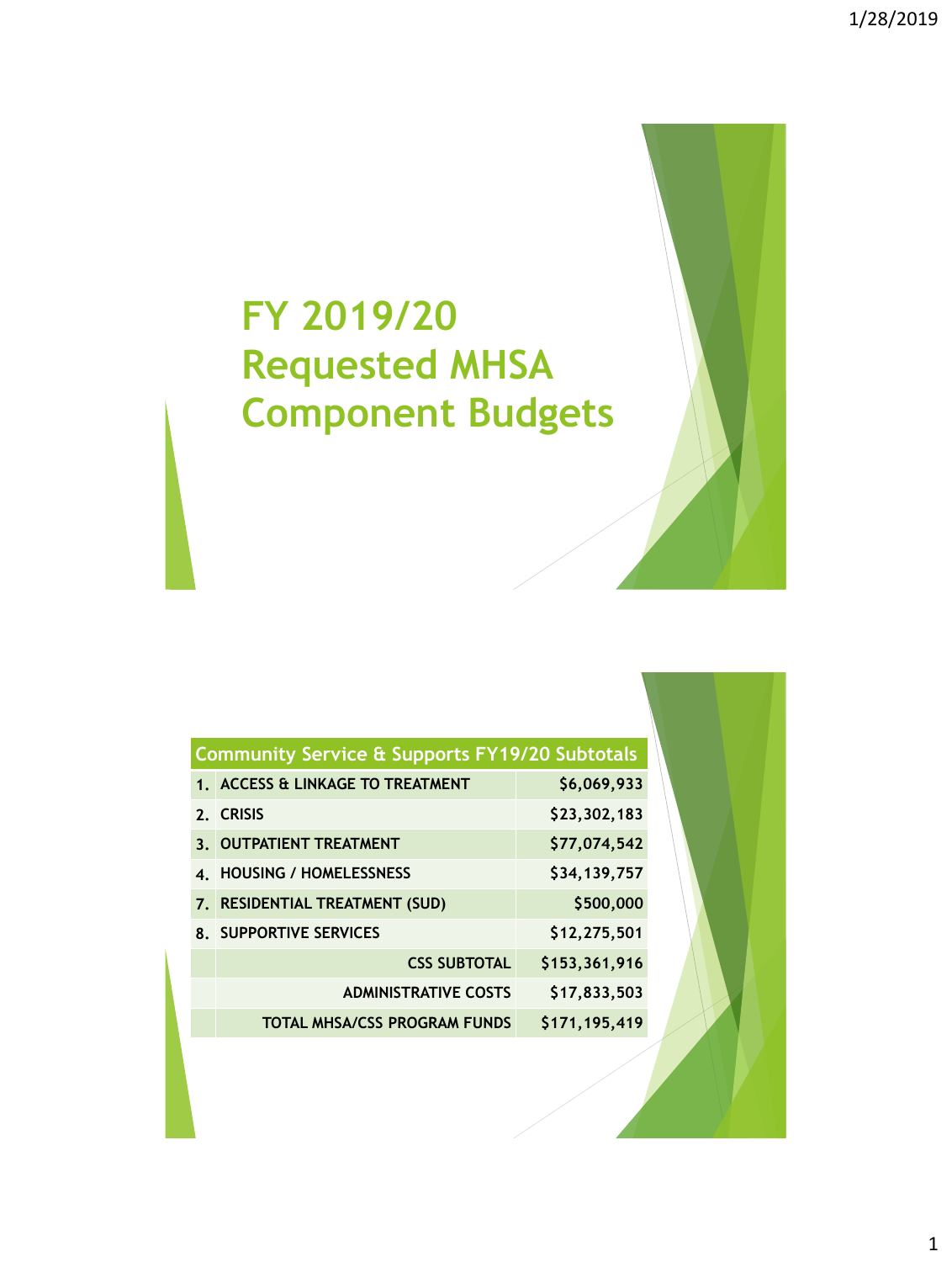|    | <b>PEI Carryover Funding Prioritization</b>                                                                                   | <b>Proposed</b>                    |
|----|-------------------------------------------------------------------------------------------------------------------------------|------------------------------------|
|    | (funding not quaranteed)*                                                                                                     | <b>Amount</b><br>(FY 19/20 -21/22) |
| 1. | Implement services for TAY and young adults at community<br>colleges and universities                                         | \$3,000,000                        |
| 2. | <b>Expand K-12 school-based mental health services</b>                                                                        | \$5,550,000                        |
| 3. | Fund early childhood mental health program targeting early<br>childcare providers serving families and children               | \$2,000,000                        |
| 4. | <b>Continue Services for Veterans &amp; Military-Connected Families</b><br>(i.e., Strong Families-Strong Children INN Project | \$3,000,000                        |
| 5. | <b>Expand existing services for isolated older adults</b>                                                                     | \$3,000,000                        |
| 6. | Expand O&E for underserved cultural / linguistic populations                                                                  | \$2,000,000                        |
| 7. | <b>Expand existing Gang Prevention Services</b>                                                                               | \$450,000                          |
| 8. | <b>Expand Community Mental Health Educational Events to</b><br><b>Reduce Stigma</b>                                           | \$2,000,000                        |
| 9. | Fund a variety of behavioral health community trainings                                                                       | \$1,500,000                        |
|    | TOTAL                                                                                                                         | \$22,500,000                       |

\* Funds will be allocated according to priority ranking. As program costs are established, amounts<br>may be adjusted. Thus, programs with lower priority rankings may not receive funding if higher<br>priority programs cost more

|                | <b>Prevention &amp; Early Intervention FY19/20 Subtotals</b> |              |
|----------------|--------------------------------------------------------------|--------------|
|                | 1. SCHOOL-FOCUSED                                            | \$8,119,340  |
| $\mathcal{P}$  | <b>COMMUNITY EVENTS AND EDUCATION</b>                        | \$2,481,000  |
| 3 <sub>1</sub> | <b>ACCESS AND LINKAGE TO TREATMENT</b>                       | \$6,618,234  |
|                | 4. CRISIS                                                    | \$392,533    |
| 5 <sub>1</sub> | <b>OUTPATIENT TREATMENT</b>                                  | \$13,588,594 |
|                | <b>6. SUPPORTIVE SERVICES</b>                                | \$6,408,336  |
|                | PEI SUBTOTAL                                                 | \$37,608,037 |
|                | <b>ADMINISTRATIVE COSTS</b>                                  | \$5,882,150  |
|                | TOTAL MHSA/PEI FUNDS REQUESTED \$43,490,187                  |              |
|                |                                                              |              |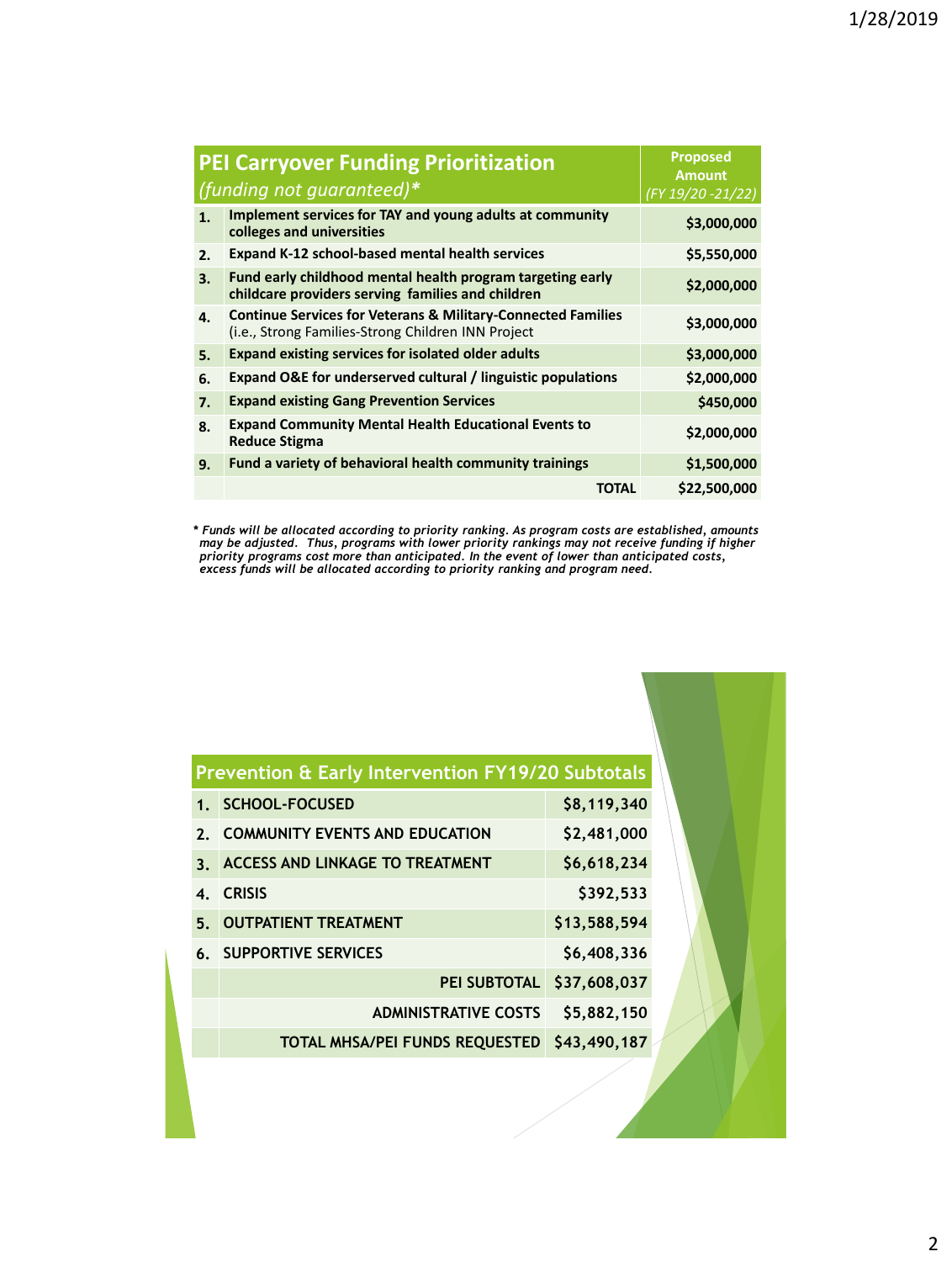| Capital Fac./Tech Needs FY19/20 Subtotals |                                                                 |              |  |
|-------------------------------------------|-----------------------------------------------------------------|--------------|--|
| 1.                                        | <b>CAPITAL FACILITIES PROJECTS</b>                              | \$17,645,000 |  |
| $\mathbf{2}$ .                            | <b>TECHNOLOGICAL NEEDS PROJECTS</b>                             | \$10,815,504 |  |
|                                           | CFTN SUBTOTAL \$28,460,504                                      |              |  |
|                                           | <b>ADMINSTRATIVE COSTS</b>                                      | \$327,293    |  |
|                                           | <b>TOTAL CSS FUNDS REQUESTED FOR</b><br><b>TRANSFER TO CFTN</b> | \$28,787,797 |  |
|                                           |                                                                 |              |  |
|                                           |                                                                 |              |  |